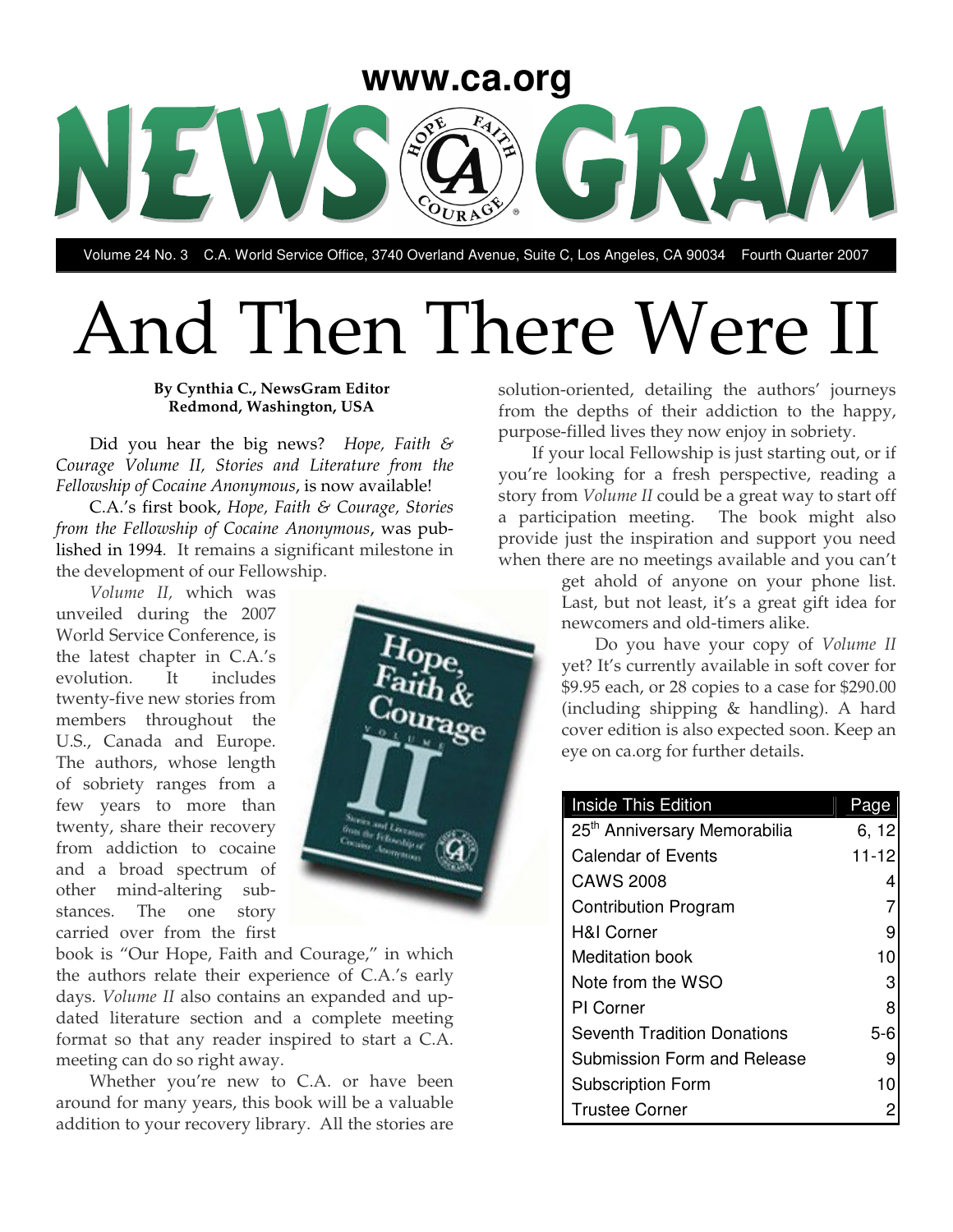#### **CAWS Board of Trustees:**

- *Atlantic North Region:* Bruce W., Randolph, Massachusetts, USA
- *Atlantic South Region:* Lawrence M., Little Rock, Arkansas, USA
- *European Region:* Nicholas L., London, UK
- *Midwest Region:* Kim S., Des Plaines, Illinois, USA
- *Pacific North Region:* Trevor S., Calgary, Alberta Canada (WSBT Secretary)
- *Pacific South Region:* Carl W., Pomona, California, USA (WSBT Chair)
- *Southwest Region:* Open until <sup>2008</sup> WS Conference; Trustee at Large #1 will assume the duties of this position
- *Trustee at Large #1:* Bobbie H., Cypress, Texas, USA (WSBT Vice Chair)
- *World Service Office Trustee:* Earl H., Sunland, California, USA
- *World Service Trustee:* Hayward H., Compton, California, USA

#### **CAWSO Board of Directors:**

- John B., WSOB Chair, Los Angeles, California, USA
- Kathy Jo R., WSOB Vice Chair, Los Angeles, California, USA
- Teresa N., WSOB Secretary, Dana Point, California, USA
- Tom P., WSOB Treasurer, Dana Point, California, USA
- Patty F., Paid Director, Los Angeles, California, USA
- Earl H., Director/WSO Trustee, Sunland, California, USA
- Hayward H., Director/WS Trustee, Compton, California, USA
- Willie B., Director, Los Angeles, California, USA

#### **CAWSO Personnel**:

Patty F., Director of Resource and Project Development

Robin L., Office Manager

Susan D., Customer Service Representative Rocco G., Assistant Bookkeeper & General Office Timothy C., Shipping & Volunteer Coordinator

#### **NewsGram Editor:**

Cynthia C., Redmond, Washington, USA

*The NewsGram is a quarterly publication of the World Service Office of Cocaine Anonymous. This publication and all its contents are copyrighted by Cocaine Anonymous. Any unauthorized duplication or publication is prohibited. Send all requests to: NewsGram, c/o CAWSO, 3740 Overland Avenue, Suite C, Los Angeles, CA 90034, by e-mail to newsgram@ca.org, or by fax to 310-559-2554, Attn: NewsGram. You can call the WSO at 310-559-5833.*

## <u>Trustee Corner</u>

#### By Carl W. **Pacific South Regional Trustee** and WSBT Chair

First, I would like to thank the World Service Board of Trustees for allowing me to serve as this year's Chair. It is truly an honor to work with this current group of people. I also want to thank my predecessors, who paved the path that we now follow. This path was set by Cynthia C. and Jackie S, followed closely by Tony D. and Jay F.

We, as a Board, wish to thank Jay F. and Tony D. for their leadership this past year as our Vice Chair and Chair, respectively. We also want to thank them for their four years of service to the WSBT. We will miss you, your presence and your guidance. On a personal note, do not change your phone numbers! Thank you.

We would like to welcome Kim S. as the new Midwest Regional Trustee. Kim brings a level of experience and a work ethic that is unmatched by most. With her years of Conference experience, we feel this Board will not miss a beat.

Unfortunately, the Trustee Election Committee, which is comprised of a Delegate from each Region, along with the Trustees, was unable to select a Southwest Regional Trustee. Until next year, that position will be manned by our more than capable Trustee at Large, Bobbie H.

We also want to thank the WSOB and the Storybook Subcommittee of the Literature, Chips and Format Committee for their hard work to get *Hope Faith & Courage Volume II* out and available to the Fellowship. Great job, folks! We were able to receive it in time for the Conference, perfect timing.

Our only concern is the Seventh Tradition, which was down approximately \$8,000-\$12,000 dollars this past year. Yes, it is froth time! If you can purchase one book (*HFC Volume II*) or the set, we will refrain from asking (begging) you to put an extra dollar in the basket or sign up for the Contribution Program. We will also attempt to not ask you to harass your friends with 10 years or more to put three dollars in the basket, plus an additional donation on their birthdays.

We shall continue to work hard for our Fellowship and continue to support our Regions. So, if you have questions for which you cannot find an answer, please go to the website or call your local Trustee. Thank you all very much for your support and for allowing us to be of service.

In love and service, Your WSBT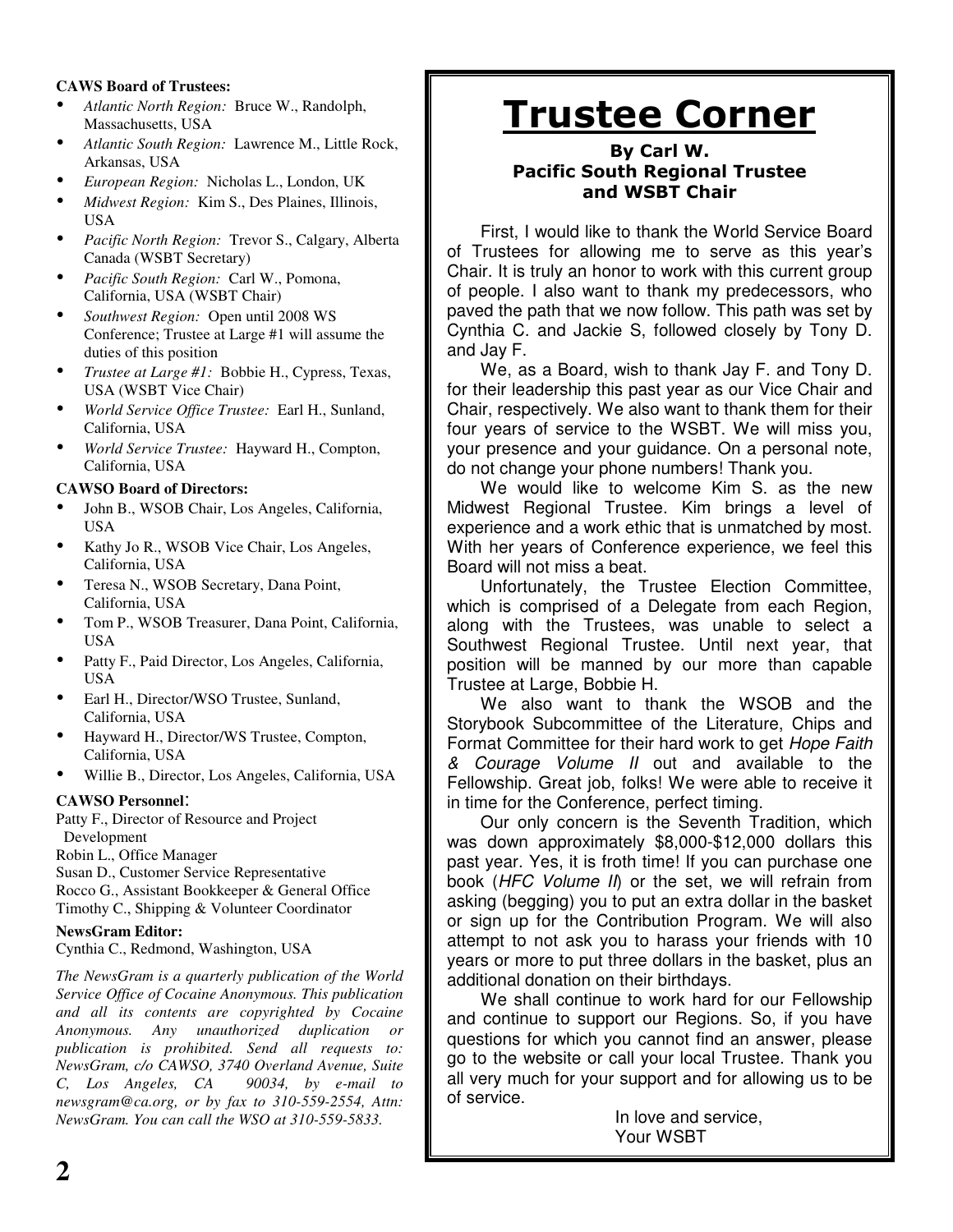## **A Season of Hope, Faith and Courage**

#### By John B. **WSOB Chair**

Often our meetings swell to unprecedented numbers at this time of year. New faces appear. New, courageous faces seeking a message of hope and a solution to their problem. Whether it be a new person investigating a way to make a positive change in their lives for the coming year, or an addict desperately trying to find a way not to experience the demoralization of spending another holiday loaded, both have come to C.A. with a genuine desire to stop using. The Third Tradition (in its short form) says so simply that this is the only requirement to be here.

For some of us, when we were new to recovery, the holiday season and the New Year were difficult or overwhelming times to face alone. Many of us were at a stage in our development where it was hard to accept that some of the ways we used to celebrate were likely to change now that we were living a life free from all mind-altering substances. Some of us had been here before. We had tried with all the sincerity we could muster and were not able to stay sober, so we had little faith and nowhere else to turn besides the drug. Some were conflicted with the delusion that they deserved to be loaded because, "It's the New Year ... what harm could a small toast cause?" For still others the season somehow triggered something inside that shook our foundation and made us feel uncomfortable or afraid. Perhaps it was the memory of a damaged family or relationship. Maybe it was a fear of financial insecurity and not being able to do or give enough such that we might rather give up than appear a failure. Sometimes it was simply that we didn't feel good about

ourselves in a way that we were sure nobody else could either. Usually it was something feared. A fear of not getting what we needed or wanted. A fear of not being loved or able to love. Whatever the fear was, it was paralyzing. It warped our thoughts and we lost hope.

But then we finally reached the bottom, when hope was lost and courage was nowhere to be found. When our faith in drugs was shattered because they weren't working anymore (in fact nothing was), and our lives, relationships, and finances were a mess, it seemed only then that we could let go of the behaviors and ideas that brought us to our knees and surrender enough to become willing to look for a solution. We found it in C.A.

If you are new to Cocaine Anonymous, we welcome you. We wish you a season of Hope, Faith and Courage. We have an abundance of these, and plenty to share. You are courageous. You are most welcome here and we encourage you to let us know who you are. Your problems are familiar to us, and we want you to feel very free to share your experience with us so that we may get to know you better. We want you to know that we have found a solution to our problem here in C.A., and we encourage you to challenge us to help you find a solution too. Keep coming back to meetings and participate in activities and events. Never give up on yourself, and always believe, because we will not give up on you.

The World Service Office of Cocaine Anonymous wishes each of you a very Happy New Year and a season of peace and freedom in recovery.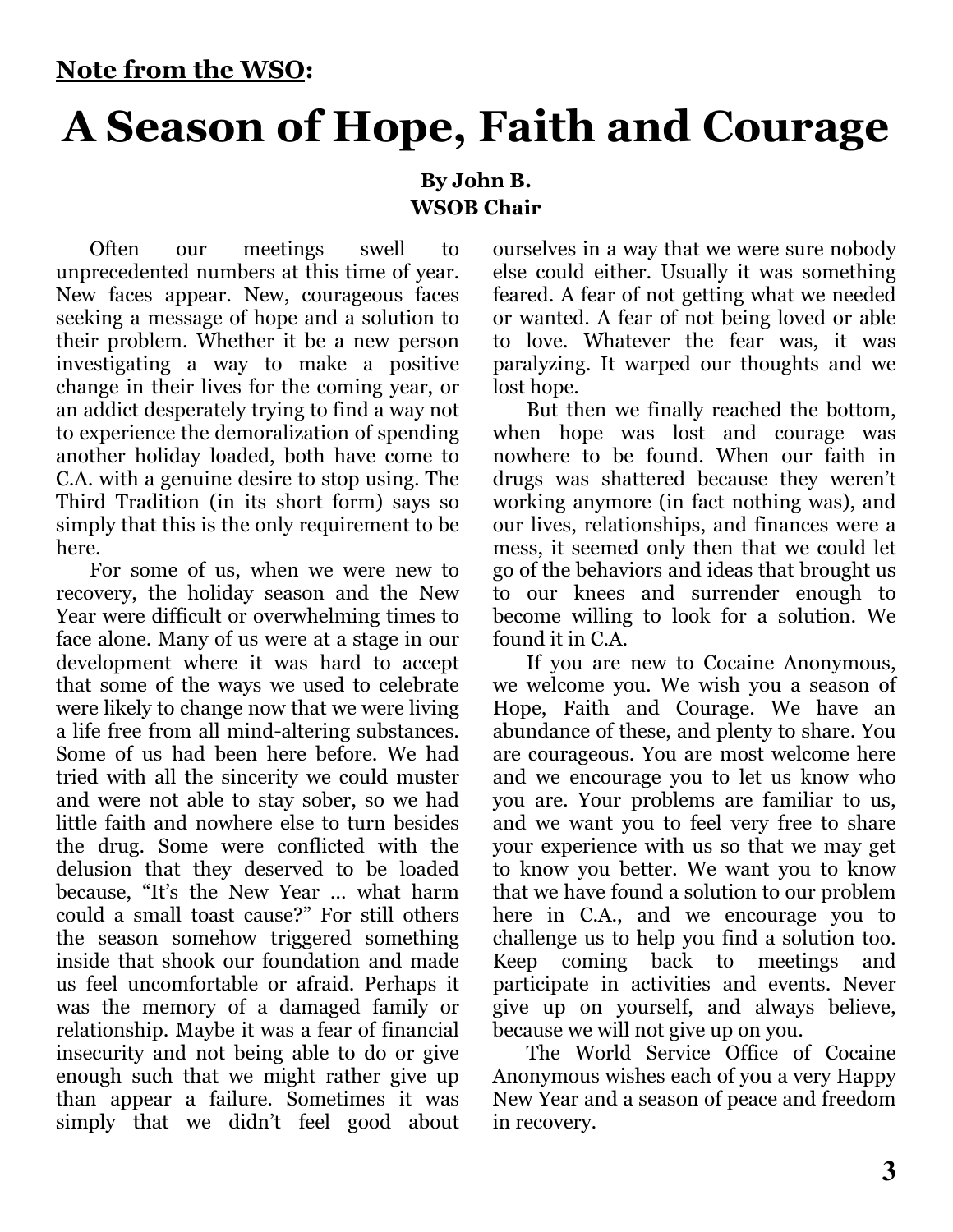### 24<sup>th</sup> Annual CA World **Service Convention Update**

By Elizabeth W. 2008 CAWS Convention Committee Utah Area

Fresh mountain air, breathtaking scenery, uplifting speakers and workshops - a spiritual experience awaits you at the 24th Annual C.A. World Service Convention in Salt Lake City, Utah, May 22-26, 2008 as we meet to fellowship with C.A. members from all around the world.

Affordable downtown luxury accommodations are just \$109 per night (single/double, triple/quad) at the Marriott City Center, which is just 10 short minutes from Salt Lake International Airport. Transportation to the hotel is extremely reasonable, and there are shuttles and taxis waiting to bring you to the convention. If you are in the western states, Salt Lake City is just a day-drive away from Denver, Las Vegas or Boise, and Amtrak stops right downtown too! There are many activities to suit nearly every interest within minutes from the hotel, including shopping at the Gateway, perusing art at the Museum of Fine Arts, seeing stars at the Clark Planetarium, enjoying the world famous Utah Symphony, or venturing out to the miles of hiking and mountain biking trails.

Pre-registration for the convention is now available at www.cawsconvention.org. Download and submit your registration today for the best pricing, or contact Ruby L. at (801) 698-8087 to have the forms mailed to you. You can also register online! There are three packages to choose from if your registration is postmarked on or before April 1, 2008: Basic for just \$90, Special for \$99, and the Total Package for \$199. We have worked hard to arrange packages that are suitable and affordable for everyone. Of course, there are à la carte registration options available as well.

Bring your clubs for Friday's golf tournament on one of Utah's premier championship golf

courses, and get ready for a once-in-a-lifetime experience of high-flying adventure in a hot air balloon! There will also be an engaging tour of Park City - home of the 2002 Winter Olympics and the annual Sundance Film Festival, as well as a stop at Utah Olympic Park to check out the bobsled track and the ski jumps where records were broken and medals were won. We have a dance planned as well as a live band and a comedian, and of course, there will be marathon meetings 24 hours a day throughout the convention.

Enlightening, lively speakers from points around the globe will share their stories of experience, strength and hope, and amazing, engaging workshops will surely leave you feeling especially blessed and refreshed. We have also planned for sign language and Spanish interpreters to translate the speaker meetings and selected workshops. There will be a well-stocked hospitality room open around-the-clock for coffee and snacks and a place to gather with friends old and new.

There is some very special memorabilia available to celebrate CA's 25<sup>th</sup> anniversary, including a beautiful .925 sterling silver bracelet that can be engraved with your sobriety date, as well as .925 sterling silver CA pendants (see additional details on page 12 of this issue). In fact, these are available now by contacting Brandon P. αt b\_prestwich@comcast.net.

Salt Lake City is nestled in a valley between

spectacular two mountain ranges, combining the of amenities  $\mathbf{a}$ major metropolitan city the and friendliness of a small western town. The Fellowship of



Cocaine Anonymous thrives in Salt Lake City, and the Utah Area of Cocaine Anonymous is honored to have the opportunity to welcome you for the 24<sup>th</sup> Annual CA World Service Convention.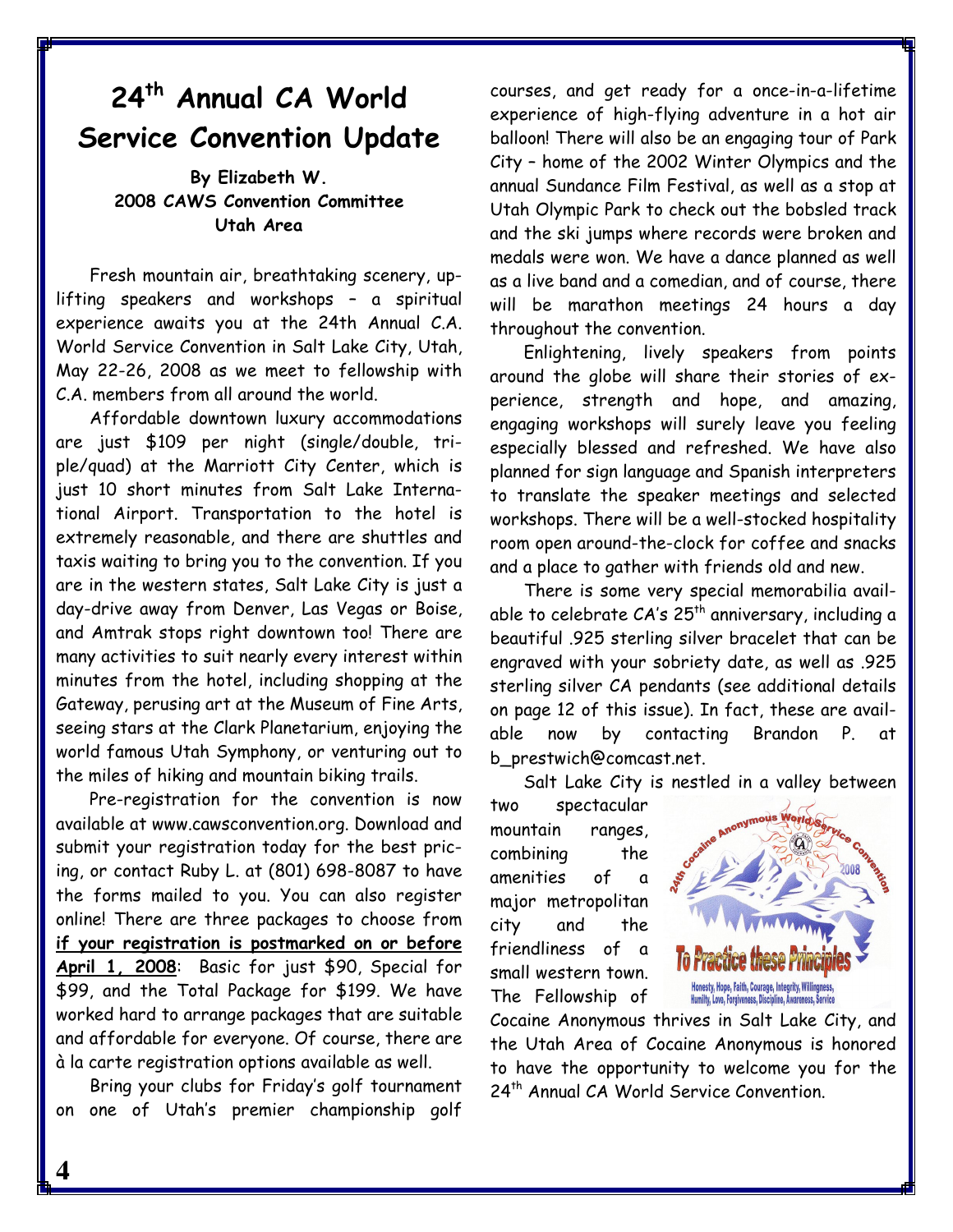| 7 <sup>th</sup> Tradition July-September 2007 |                                                                  |              |
|-----------------------------------------------|------------------------------------------------------------------|--------------|
| <b>Category or</b><br><b>Location</b>         | <b>Donor Name/City</b>                                           | <b>Total</b> |
| <b>CANADA</b>                                 |                                                                  |              |
| <b>Alberta</b>                                | Anonymous - Calgary                                              | \$0.66       |
| <b>British</b>                                | <b>British Columbia CA</b>                                       | \$258.00     |
| Columbia                                      |                                                                  |              |
|                                               | Freedom From Snowy<br>Rock                                       | \$145.00     |
| Ontario                                       | Sisters In Sobriety                                              | \$31.55      |
| <b>HOLLAND</b>                                | Anonymous - Den Haag                                             | \$325.00     |
| <b>SCOTLAND</b>                               | <b>CA of Scotland</b>                                            | \$3,054.45   |
| <b>UK</b>                                     | Anonymous                                                        | \$0.78       |
| <b>INTERNATIONAL</b>                          |                                                                  |              |
| <b>Online Area</b>                            | <b>CA Online</b>                                                 | \$50.00      |
|                                               | <b>Online Service</b>                                            | \$108.45     |
| <b>Anonymous</b><br><b>UNITED</b>             | Anonymous                                                        | \$310.76     |
| <b>STATES</b><br>Alabama                      |                                                                  | \$88.00      |
| <b>Arizona</b>                                | Valleydale CA<br>Anonymous - Gilbert                             | \$500.00     |
|                                               | Anonymous - Tucson                                               | \$17.65      |
|                                               | CA of Arizona Tucson                                             | \$4,230.00   |
|                                               | <b>District</b>                                                  |              |
|                                               | CA of Arizona Tucson<br>District H&I                             | \$400.00     |
|                                               | Saturday Night Live                                              | \$64.00      |
|                                               | Sun Valley Intergroup                                            | \$4,800.00   |
| <b>Arkansas</b>                               | Arkansas Area CA                                                 | \$225.00     |
| <b>Southern</b>                               | 14th & Olympic                                                   | \$0.14       |
| & Central                                     | 211 In Progress                                                  | \$15.00      |
| California                                    | Anonymous - Cerritos                                             | \$7.44       |
|                                               | Anonymous - Glendale                                             | \$15.56      |
|                                               | Anonymous - Hawthorn                                             | \$3.01       |
|                                               | Anonymous - Huntington<br>Beach                                  | \$1.00       |
|                                               | Anonymous - Kenfield                                             | \$13.56      |
|                                               | Anonymous - Los<br>Angeles                                       | \$324.07     |
|                                               | Anonymous - Mill Valley                                          | \$0.08       |
|                                               | Anonymous - San<br>Bernardino                                    | \$3.05       |
|                                               | Anonymous - Santa Cruz                                           | \$16.25      |
|                                               | Anonymous - Trabuco<br>Canyon                                    | \$50.00      |
|                                               | <b>CA Campvention</b>                                            | \$300.00     |
|                                               | CA Southbay Beach<br><b>Cities</b>                               | \$675.00     |
|                                               | <b>CALA Long Beach</b><br><b>Compton District</b>                | \$523.90     |
|                                               | <b>CALA South Central</b>                                        | \$583.03     |
|                                               | <b>District</b><br>CALA<br>Westside/Hollywood<br><b>District</b> | \$188.40     |

| 7 <sup>th</sup> Tradition July-September 2007 |                                      |                   |
|-----------------------------------------------|--------------------------------------|-------------------|
| <b>Category or</b>                            | <b>Donor Name/City</b>               | Total             |
| <b>Location</b>                               |                                      |                   |
| <b>Southern</b>                               | Central California CA                | \$232.50          |
| & Central                                     | <b>Eastside Early Bird ATT</b>       | \$50.00           |
| California                                    | Adjustment                           |                   |
| (continued)                                   | Grateful in Granada<br>Meeting       | \$193.00          |
|                                               | <b>Inland Empire Area</b>            | \$232.35          |
|                                               | Ladies Night Out                     | \$100.00          |
|                                               | Recovery In The Desert               | \$136.00          |
|                                               | Recovery In The Desert               | \$45.00           |
|                                               | Ш                                    |                   |
|                                               | <b>SFVCA Central Office</b>          | \$500.00          |
|                                               | West Inland Empire Area              | \$279.00          |
|                                               | <b>WSOB</b>                          | \$48.24           |
| Colorado                                      | Anonymous - Denver                   | \$54.00           |
|                                               | CA of Colorado -                     | \$82.00           |
|                                               | <b>Southern District</b>             |                   |
|                                               | Colorado Area Meeting                | \$607.00          |
|                                               | Dark Side of the Spoon               | \$74.28           |
|                                               | Nirvana                              | \$107.82          |
|                                               | The Promises Meeting                 | \$90.00           |
| <b>DC/MD/VA</b>                               | DC/MD/VA Area Service                | \$25.00           |
| <b>Florida</b>                                | Anonymous - Ft                       | \$137.00          |
|                                               | Lauderdale<br>Anonymous - New Port   | \$0.20            |
|                                               | Richey                               |                   |
|                                               | Anonymous - Orange                   | \$1.86            |
|                                               | City                                 |                   |
|                                               | Anonymous - St.                      | \$7.50            |
|                                               | Petersburg                           |                   |
|                                               | Florida Area ASR                     | \$3,108.00        |
| Georgia                                       | Convention<br><b>Last Straw</b>      | \$38.00           |
|                                               | Monday Night Cocanuts                | \$197.26          |
|                                               | Today's Hope                         | \$107.00          |
| Idaho                                         | Anonymous - Twin Falls               | \$0.50            |
|                                               | <b>Magic Valley District</b>         | \$200.00          |
| <b>Illinois</b>                               | Anonymous - Bethalto                 | \$20.00           |
|                                               | Anonymous - Evanston                 | \$75.00           |
|                                               | Friday Night Faith, Hope,            | \$40.00           |
|                                               | & Courage                            |                   |
|                                               | <b>IASC</b>                          | \$600.00          |
|                                               | Illinois Area of CA                  | \$300.00          |
|                                               | Northwest Suburban                   | \$398.22          |
|                                               | <b>District</b>                      |                   |
|                                               | South & West District                | \$152.70          |
| <b>Indiana</b>                                | Anonymous -                          | \$5.00            |
| lowa                                          | Indianapolis<br><b>CA District 1</b> |                   |
| Kansas                                        | Anonymous - Wichita                  | \$25.00<br>\$0.30 |
| <b>Maine</b>                                  |                                      | \$0.07            |
|                                               | Anonymous - S.<br>Windham            |                   |
| <b>Maryland</b>                               | New Way of CA                        | \$20.00           |
|                                               |                                      |                   |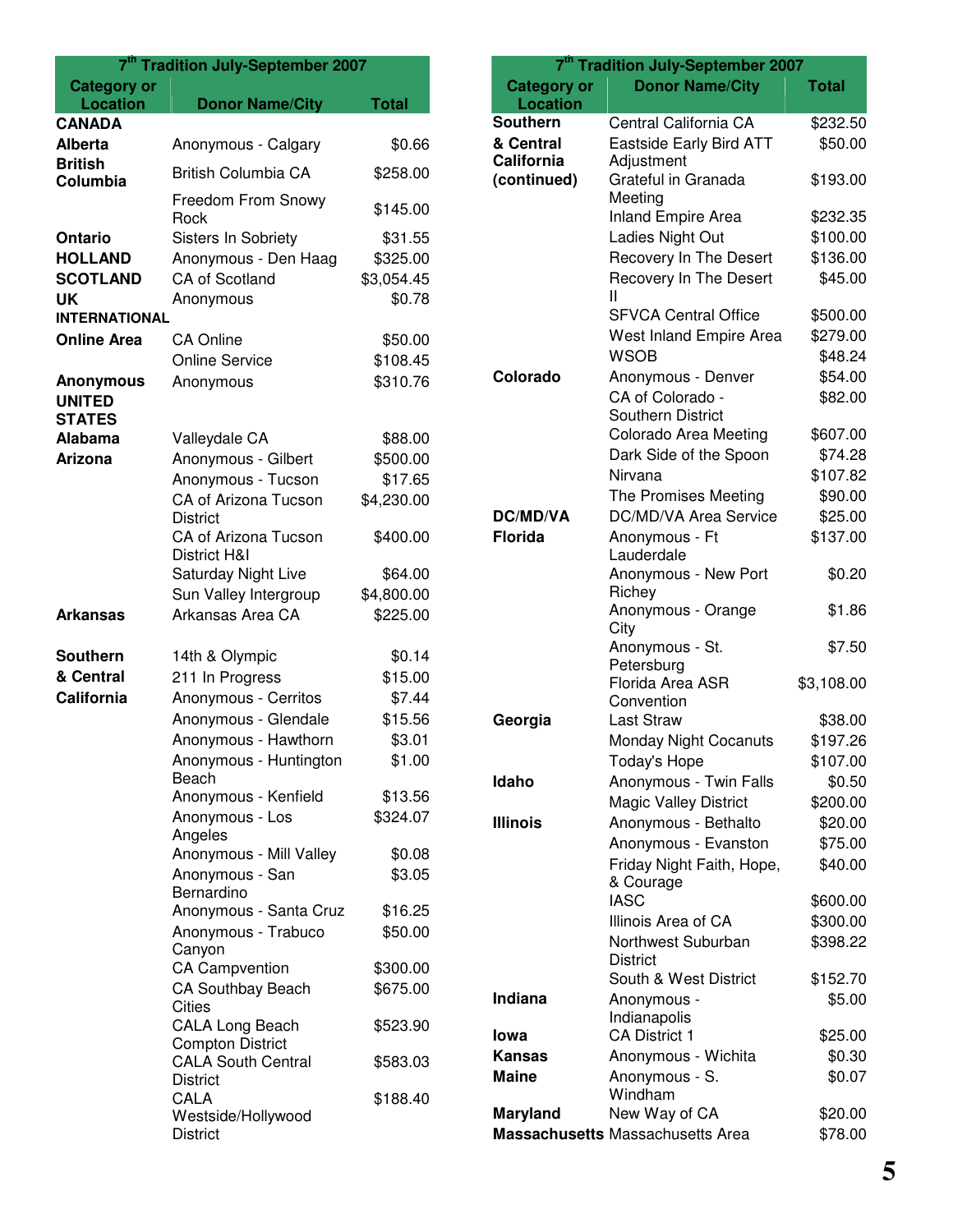| 7 <sup>th</sup> Tradition July-September 2007 |                                        |              |
|-----------------------------------------------|----------------------------------------|--------------|
| <b>Category or</b>                            |                                        |              |
| <b>Location</b>                               | <b>Donor Name/City</b>                 | <b>Total</b> |
| Michigan                                      | <b>Saturday Morning Alive</b>          | \$40.00      |
| <b>Minnesota</b>                              | <b>Wednesday Fairview CA</b>           | \$2.00       |
| Missouri                                      | Anonymous - Kansas<br>City             | \$13.59      |
|                                               | Anonymous - Wentzville                 | \$14.00      |
|                                               | Come and Get It                        | \$24.00      |
|                                               | <b>Fried Pipers &amp; Cocanuts</b>     | \$30.00      |
| <b>Nebraska</b>                               | CA of Nebraska                         | \$209.08     |
| <b>Nevada</b>                                 | CA of Nevada                           | \$500.00     |
| <b>New Jersey</b>                             | Anonymous - Ridgefield                 | \$1.00       |
| <b>New York</b>                               | Anonymous - Babylon                    | \$100.00     |
|                                               | Brooklyn CA                            | \$50.00      |
|                                               | Circle of Life Group                   | \$50.00      |
|                                               | Sober Toast                            | \$50.00      |
| <b>North Carolina</b>                         | Anonymous - Camden                     | \$100.00     |
|                                               | EC202                                  | \$200.00     |
| Ohio                                          | Anonymous - Columbus                   | \$1.00       |
|                                               | <b>Early Morning Serenity</b>          | \$90.00      |
| <b>Oklahoma</b>                               | Anonymous - Oklahoma<br>City           | \$50.00      |
|                                               | CA of Oklahoma City                    | \$150.00     |
|                                               | End of the Line                        | \$5.00       |
|                                               | Freedom For All                        | \$90.75      |
|                                               | Oklahoma Area                          | \$679.00     |
| <b>PA/NJ/DEL</b>                              | PA/NJ/DE Area                          | \$75.00      |
| Pennsylvania                                  | Anonymous - Aliquippa                  | \$1.39       |
|                                               | How It Works                           | \$7.00       |
|                                               | Moon Friday Night                      | \$24.00      |
|                                               | South Carolina Anonymous - Columbia    | \$1.00       |
| Texas                                         | 4th Dimension                          | \$130.00     |
|                                               | Anonymous - Austin                     | \$50.00      |
|                                               | Anonymous - Houston                    | \$18.81      |
|                                               | <b>Step Sisters</b>                    | \$100.00     |
|                                               | <b>Texas Area</b>                      | \$50.00      |
|                                               | <b>Texas Area Service</b><br>Committee | \$182.37     |
| Virginia                                      | Anonymous - Norfolk                    | \$25.00      |
| Washington                                    | Anonymous - Renton                     | \$30.00      |
|                                               | <b>Carpet Cruisers</b>                 | \$90.00      |
| <b>Wisconsin</b>                              | A Vision For You                       | \$22.77      |
|                                               | <b>CAWI</b> Campvention                | \$662.88     |
|                                               | Fri Nite Uncolas                       | \$90.00      |
|                                               | Razor's Edge                           | \$704.66     |
|                                               | Sunday Night Strength                  | \$27.00      |
|                                               |                                        |              |
| <b>Total</b>                                  |                                        | \$30,362.89  |

#### **World Service Contribution Program 2007 Year-to-Date**

| Month     | <b>Amount</b> |
|-----------|---------------|
| January   | \$1,959.00    |
| February  | \$1,967.00    |
| March     | \$1,976.00    |
| April     | \$1,596.00    |
| May       | \$1,616.00    |
| June      | \$973.94      |
| July      | \$1,264.00    |
| August    | \$1,464.00    |
| September | \$1,991.00    |
|           |               |

**Total \$14,806.94**



### 25<sup>th</sup> Anniversary Memorabilia Now **Available!**

25<sup>th</sup> Anniversary collector's coin \$25 25<sup>th</sup> Anniversary collector's coin keychain \$30 25<sup>th</sup> Anniversary c**ollector's coin** necklace \$35 25<sup>th</sup> Anniversary brimmed beenie \$15 25<sup>th</sup> Anniversary t-shirt \$15 25<sup>th</sup> Anniversary fleece pullover \$39 CA logo leather journal \$10

See ca.org for additional details and ordering information

*Have questions about how to handle your group's 7th Tradition? See the 7 th Tradition pamphlet and the Financial Guidelines for Groups, Districts and Areas (both of which are available at www.ca.org), or contact your Regional Trustee*.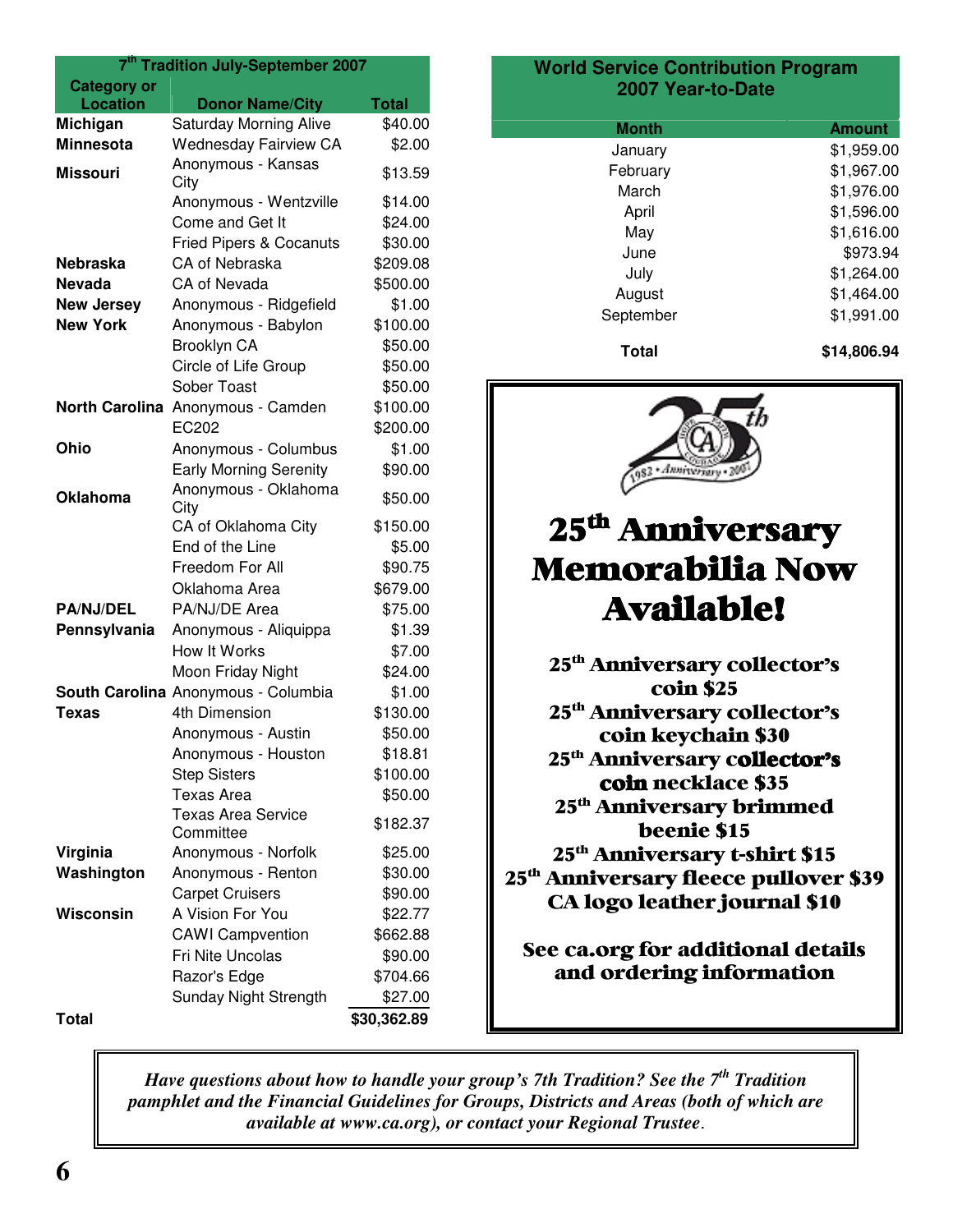## **World Service Contribution Program**

Cocaine Anonymous World Services depends on the financial support provided by individual members, groups, committees, Districts and Areas. We use your contributions as efficiently as possible, to maximize the services we are able to provide to addicts throughout the world. When you participate in the World Service Contribution Program, you ensure that we are able to serve the needs of those in our Fellowship, and reach even more with our message of Hope, Faith and Courage. And because your Contribution Program gifts are conveniently transferred by your bank from your checking account, savings account, debit card, or credit card account directly to the World Service Office, your contributions go farther than ever before. The C.A. World Service Contribution Program is safe, secure and confidential. You have complete control of the process, because you specify the amount of your contributions, and when they are made. You can always increase, decrease or suspend your participation at any time by writing the World Service Office. And your contributions may be tax deductible (consult your tax advisor). To help the C.A. World Service Office meet the needs of members, groups, areas and addicts still suffering, please fill out the authorization form below, attach a voided check or deposit slip (if necessary), and mail everything to the address shown. Thank you for your support.

| <b>AUTHORIZATION FOR DIRECT PAYMENT (ACH DEBITS)</b>                                                                                                                                                                          |  |  |
|-------------------------------------------------------------------------------------------------------------------------------------------------------------------------------------------------------------------------------|--|--|
| YES! As a member of C.A., I want to participate in the C.A. World Service Contribution Program to help keep C.A. World Services going strong!                                                                                 |  |  |
| Cocaine Anonymous World Service Office<br>3740 Overland Avenue, Suite C<br>Los Angeles, CA 90034<br>$(310)$ 559-5833<br>cawso@ca.org                                                                                          |  |  |
| As part of my 7th Tradition contributions to Cocaine Anonymous World Service Office, I authorize Cocaine Anonymous World Service Office (CAWSO),<br>to initiate variable entries to my account described below:               |  |  |
| Type of Account: $\Box$ Checking $\Box$ Savings $\Box$ Credit Card $\Box$ Debit Card                                                                                                                                          |  |  |
|                                                                                                                                                                                                                               |  |  |
|                                                                                                                                                                                                                               |  |  |
| Financial Institution's Name: The Contract of the Contract of the Contract of the Contract of the Contract of the Contract of the Contract of the Contract of the Contract of the Contract of the Contract of the Contract of |  |  |
|                                                                                                                                                                                                                               |  |  |
| If using a checking account, please include a voided check; if using a savings account, please include a deposit slip.                                                                                                        |  |  |
| <b>PAYMENT DETAILS:</b>                                                                                                                                                                                                       |  |  |
| Amount in U.S. Dollars: $\oint$ Date of first payment: $\Box$ 1 <sup>st</sup> of month $\Box$ 15 <sup>th</sup> of month                                                                                                       |  |  |
| PAYMENT FREQUENCY:                                                                                                                                                                                                            |  |  |
| □ Monthly □ Annually □ One-time basis Effective date: _____/________________(MM/DD/YYYY)                                                                                                                                      |  |  |
| This authority is to remain in full force and effect until CAWSO has received written notification from me of its termination in such time and manner as to<br>afford CAWSO a reasonable opportunity to act on it.            |  |  |
| Name: _________                                                                                                                                                                                                               |  |  |
| (Please print name as it appears on the account)                                                                                                                                                                              |  |  |
|                                                                                                                                                                                                                               |  |  |
|                                                                                                                                                                                                                               |  |  |
|                                                                                                                                                                                                                               |  |  |
| Zip/Postal Code: Communication Contract Daytime Phone: Communication Communication Communication Communication                                                                                                                |  |  |
| PLEASE MAKE A COPY OF THIS COMPLETED FORM FOR YOUR RECORDS<br>(The complete World Service Contribution Program brochure, which includes this form, is available for download at www.ca.org/contribute.html)                   |  |  |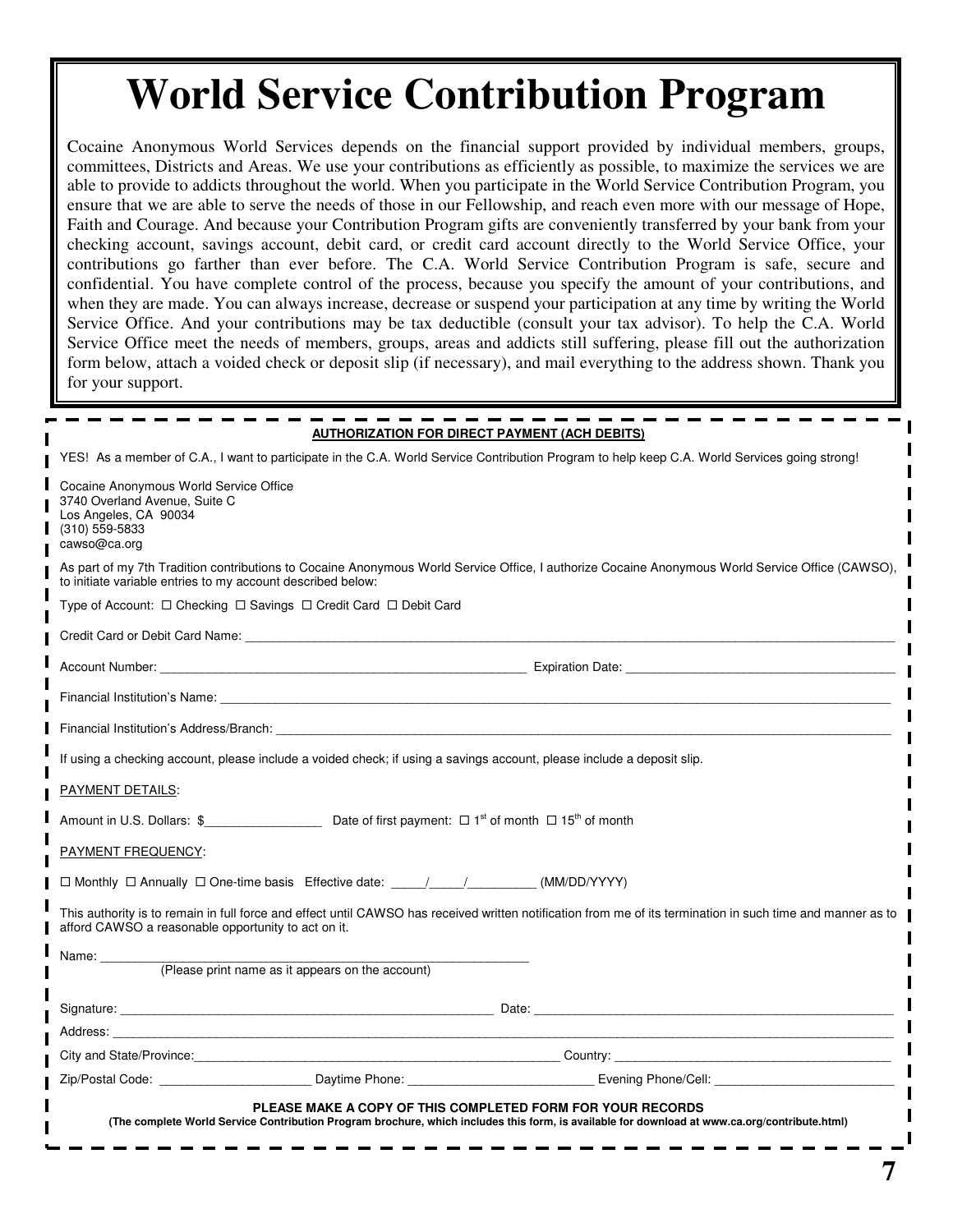# **PI Corner**

The C.A. World Service Conference Public Information Committee is working on a new video public service announcement (PSA). We are in the early stages of this process and are in great need of ideas from the Fellowship as a whole. Any idea—from simple to detailed would be wonderful.

Public Information is very important for us to carry the message to the still-suffering addict. Another target audience for Public Information is the people who work with, or are in contact with addicts who may be seeking a solution to their problem. These people can direct those addicts to us, but if they don't know we are here, what we do and what we don't do, then those stillsuffering addicts may never get the same opportunity we did.

Public service announcements on television, and increasingly on websites, have directed a great many people to our Fellowship. With the ever-growing diversity of our Fellowship, it has become imperative that we come up with a new PSA that highlights our non-drug-specific program and can reach out and relate to our many international areas.

So please help us to get an accurate view of what we, your World Service Conference Public Information Committee, can do in this aspect of public media. Send us your ideas for this new PSA so that we can offer this as another tool to reach out and carry the message of Cocaine Anonymous.

Please ask your Area Delegate or contact the World Service Office for a flyer containing the information set forth to the right of this article.

Thank you for letting us be of service.

#### The CAWS PI Media Committee

*[If you'd like to learn more about C.A.'s Public Information efforts, visit www.ca.org/service/wscpi.htm.]*

# WE WANT YOUR **IDEAS!**

Do your part to carry the message in the new PI **International Public Service Announcement.** 

The first step in creating a new PSA is getting input and ideas from your group.

This can be done in many ways-from a simple idea or message to a complex script from you or your group.

**Whatever input you have** will be greatly valued!

Submissions must be in by **February 28, 2008.** 

Please e-mail your ideas to cawso@ca.org or send to:

**PI PSA**  $c/o$  CAWSO 3740 Overland Ave., Ste. C Los Angeles, CA 90034 **USA**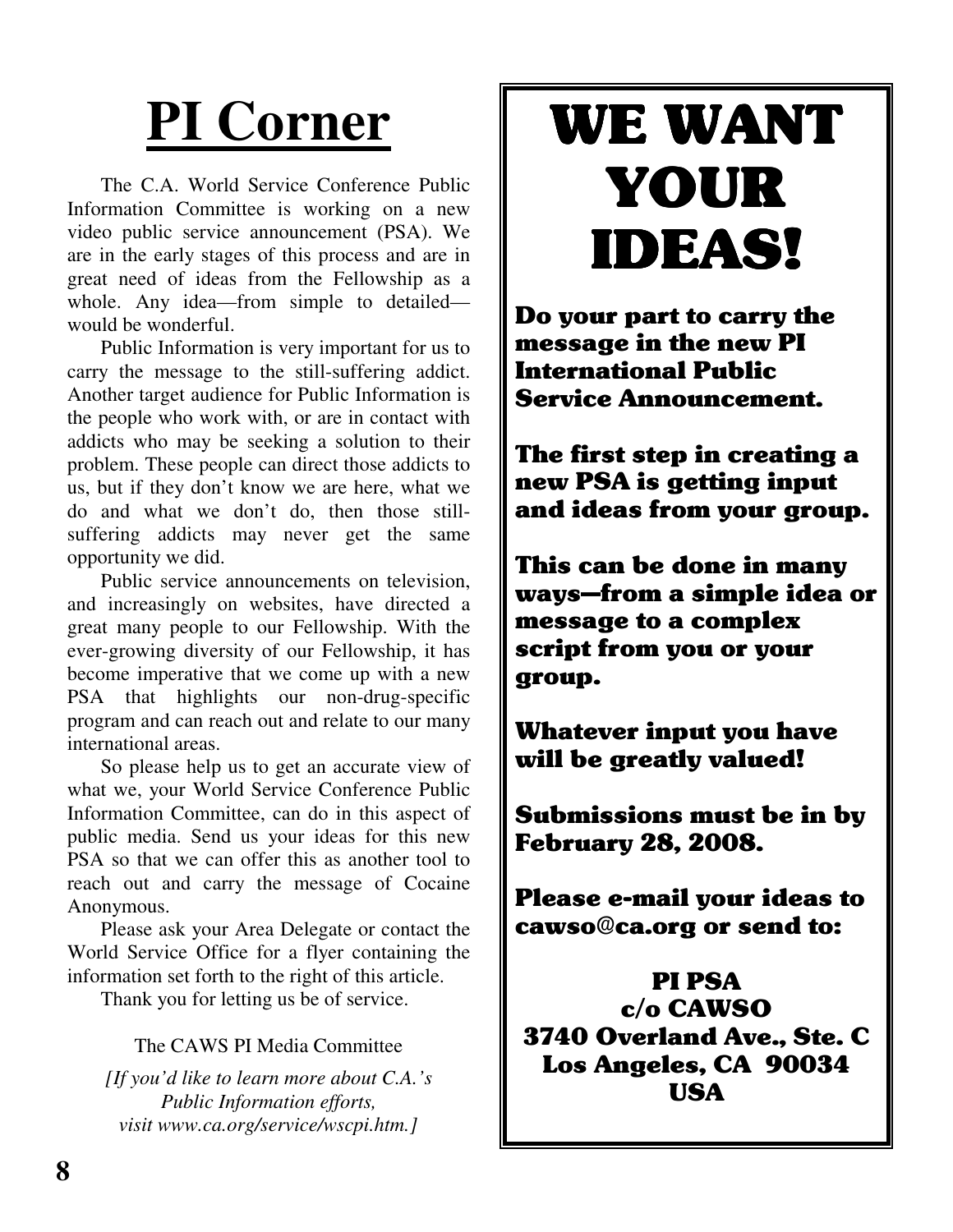# **H & I Corner**

#### **By Trisha V. Calgary, Alberta, Canada**

H&I has always been my passion. In my active addiction, I frequently visited our local jail. I was attracted to the bad boy type and would visit my boyfriend there every chance I got.

My first experience with the 12 Steps was in a treatment centre. That place saved my life. It was a safe place to be for 28 days. After treatment, I got involved with H&I right away. To be able to go to our local jail and bring hope instead of wanting to find approval was a big amends for me. I was hooked from the very start.

I never want to forget where I came from, so going to treatment centres and detoxes and seeing the newcomer who is

scared but has a small glimmer of hope in their eyes keeps me grounded. I am always amazed when someone comes up to me after my sharing and thanks me for being there. They are so grateful for the time I took out of my life to be there. When I leave I thank God because what they don't know is that they have helped me more than I could have ever helped them.

Seeing someone I first saw at an H&I meeting going to a regular meeting, getting healthy and in turn working with a newcomer, has been only one of the many blessings I receive from God. I love doing H&I work and one day at a time, I don't think I will ever stop.

*[To learn more about H&I, visit http://www.ca.org/service/wschi.htm. Do you have an uplifting H&I story? Please submit it using the form below.]*

The NewsGram is always looking for material which communicates a message of hope, faith and courage. We welcome original articles from our members sharing their experience with recovery, unity and service in CA. If you have such an article (or perhaps an idea, cartoon, poem, story or other material related to recovery in CA) that you would like considered for publication in a future issue of the NewsGram, please send it and the completed release form below to: NewsGram Editor, c/o CAWSO, 3740 Overland Ave., Suite C, Los Angeles CA 90034, or via e-mail to newsgram@ca.org. We cannot publish your submission without a release form.

| I hereby give CAWSO and the NewsGram express permission to reprint my original work entitled: |
|-----------------------------------------------------------------------------------------------|
|                                                                                               |
|                                                                                               |
|                                                                                               |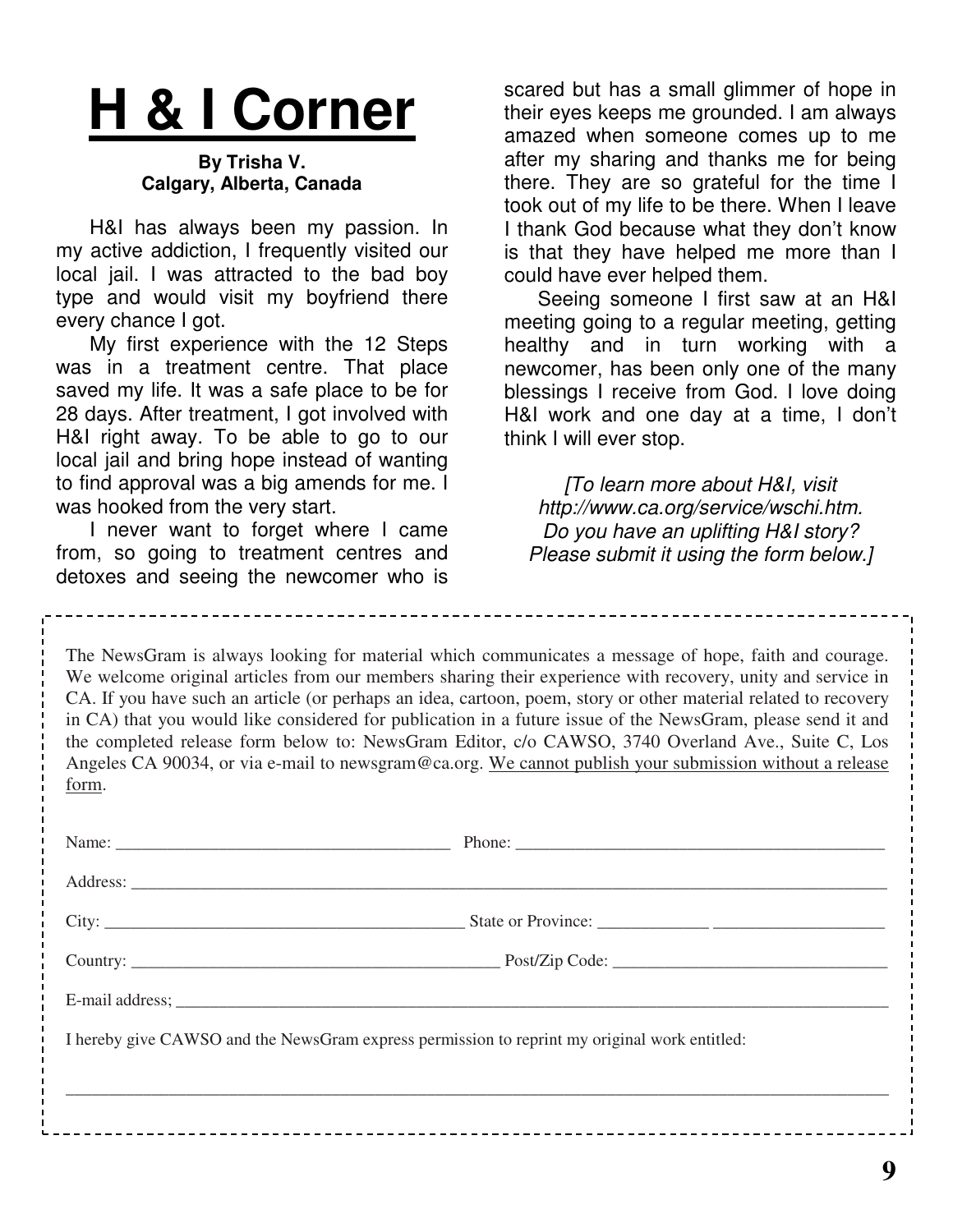# **Help Write the Cocaine Anonymous Meditation Book**

### **We need you to submit your spiritual experience, strength and hope!**

- Personal experience must be the author's original content
- Content should focus on recovery topics
- Length should be approximately 250 words or less

In keeping with the 11th Tradition, submissions will be reviewed anonymously and the authors of meditations ultimately selected for the book will be asked to maintain their anonymity. Replies will be sent when the selection process is complete.

#### **The deadline for submissions is March 31, 2008**

E-mail submissions are preferred. Submissions in any language accepted. Each submission also requires a properly signed original hard copy release (please use the form on the back of the flyer available for download at http://www.ca.org/pdf/Conference/LCF/meditation2007.pdf). Please send your experience to cawso@ca.org or by regular mail to:

CAWSO, Inc. Attention: LCF Committee 3740 Overland Avenue Suite C Los Angeles, CA 90034-6337

| February 7 <sup>th</sup><br>Sharing                                                                                                                                                                                                                                                                                                                                                                  |  |
|------------------------------------------------------------------------------------------------------------------------------------------------------------------------------------------------------------------------------------------------------------------------------------------------------------------------------------------------------------------------------------------------------|--|
| "What we failed to do alone,<br>we can do together."<br>(Tools of Recover)<br>We share our experiences at meetings because it<br>helps us to stay sober. By adving we express<br>our love for others who will be having the<br>same difficulties and joys<br>Neve had. It helps<br>us all to understage we<br>podalone and that we<br>have common situations<br>we work through on a<br>daily basis. |  |
| Thought of the Day<br>I will share my experience today so that others                                                                                                                                                                                                                                                                                                                                |  |

may take comfort in the knowledge that others have been there and done that. I will share my experience today in the hope someone will help me. I will share today to bring us together.

For additional information, please call the WSO at 310-559-5833.

|                                                             | Subscribe to the NewsGram                                                                                                                                                                                                                                                                                                                                                                                                                                                        |
|-------------------------------------------------------------|----------------------------------------------------------------------------------------------------------------------------------------------------------------------------------------------------------------------------------------------------------------------------------------------------------------------------------------------------------------------------------------------------------------------------------------------------------------------------------|
|                                                             | Subscriptions are being accepted for the NewsGram. For the low price of \$10.00 U.S. per year, you can receive each<br>copy of the NewsGram before your friends or your group. Simply complete this form and include your credit card informa-<br>tion, or enclose a \$10.00 check or money order (U.S. dollars only) and send to: NewsGram, c/o CAWSO, 3740 Overland<br>Ave., Suite C, Los Angeles, CA 90034. A subscription form is also available for download at www.ca.org. |
| $\Box$ I have enclosed a check/money order payable to CAWSO |                                                                                                                                                                                                                                                                                                                                                                                                                                                                                  |
| $\Box$ Visa/MasterCard/Discover/American Express #          |                                                                                                                                                                                                                                                                                                                                                                                                                                                                                  |
|                                                             |                                                                                                                                                                                                                                                                                                                                                                                                                                                                                  |
|                                                             |                                                                                                                                                                                                                                                                                                                                                                                                                                                                                  |
|                                                             |                                                                                                                                                                                                                                                                                                                                                                                                                                                                                  |
|                                                             |                                                                                                                                                                                                                                                                                                                                                                                                                                                                                  |
|                                                             |                                                                                                                                                                                                                                                                                                                                                                                                                                                                                  |
|                                                             |                                                                                                                                                                                                                                                                                                                                                                                                                                                                                  |
|                                                             |                                                                                                                                                                                                                                                                                                                                                                                                                                                                                  |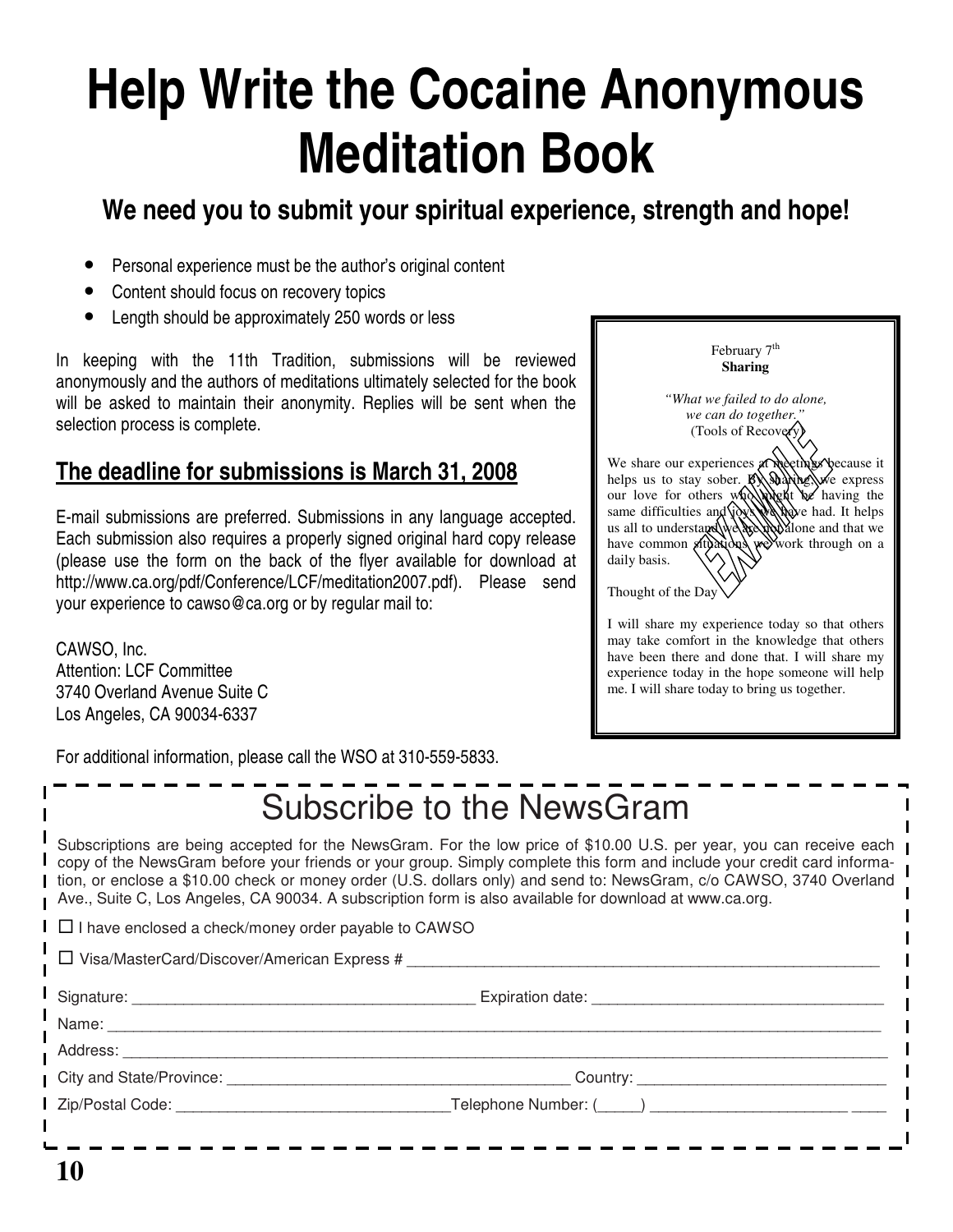## Calendar of Events - Page 1 of 2

(For additional information and links for e-mail and websites, see the Events page at www.ca.org)

#### January 18-20, 2008

#### 21st Cocaine Anonymous Quebec Area **Bilingual Convention**

#### **Believe in the Miracle**

Montreal, Quebec, Canada **LOCATION:** 

Hotel Delta Montréal 475, avenue Président-Kennedy Montréal (Québec) CANADA H3A 1J7 877.286.1986

#### **CONTACTS:**

Michel M., Convention Chair 514.995.6571 Yves W., Hotel Liaison 514.252.5396 Réal C., Registration Chair 514.249.0242 Vie, Outreach Chair 514.723.4963

#### **February 1-3, 2008**

#### **NEODCCA/Cleveland Ohio 14th Unity Convention**

#### **Unity Has No Borders**

Independence, Ohio

#### **LOCATION:**

Holiday Inn Independence 6001 Rockside Rd. Independence, Ohio (216) 524-8050

#### **CONTACTS:**

Tonja F., Registration Chair 216-272-4653

Mike H., District Chair 216-235-4793

Mark S., Hotel Liaison 216-407-7023

Jimmy C., Outreach Chair 216-771-4444 ext. 3222

#### **February 1-3, 2008**

#### 12th Annual C.A. of Wisconsin Area Convention

#### A New Freedom And A New Happiness

Milwaukee, Wisconsin

#### **LOCATION:**

Ambassador Inn At Marquette 2301 W. Wisconsin Avenue Milwaukee, Wisconsin 53233 414-342-8400

#### **CONTACTS:**

Ann M., Convention Chair 414-315-0287 Sage S., Registration Chair 414-526-0980 Gordy B., Hotel Liaison 414-899-9901 Kathy N., Outreach Chair 414-313-5158

#### March 14-16, 2008

#### **CA UK 16**

#### **The Steps We Took**

Brighton, UK

#### **LOCATION:**

Hilton Brighton Metropole Brighton, England +44 (0) 870 242 1303

#### **CONTACTS:**

Gavin, Convention Chair +44 (0) 7802 707 364

Dawn, Vice Chair +44 (0) 7880 942 086

Julie, Registration Chair +44 (0) 7802 776 774

#### March 21-23, 2008

#### **TRI - STATE CONVENTION**

#### **Contingent On Our Spiritual Maintenance**

Central Michigan Area

Troy, Michigan, US

#### **LOCATION:**

**Hilton Troy** 5500 Crooks Troy MI, 48098-2898 Phone: (248) 879-2100

#### **CONTACTS:**

Ezell G., Convention Chair 810-394-2029 Johnnie Mae E., Hotel Liaison 810-265-0174 Ellen S., Speakers & Workshops 810-232-1522

Dawnette J., Registration Chair 810-691-1998

#### April 18-20, 2008

#### **Atlantic South Regional Convention Miracles in the Magic City**

Alabama CA

**LOCATION:** 

Doubletree Hotel 808 20th Street South Birmingham, Alabama 205-933-5653

#### **CONTACTS:**

Teresa B., Convention Chair 205-401-4184 Tim C., Vice Chair 205-283-4053 Adam O., Hotel Liaison 706-662-4488 Steve K., Program Chair 205-914-1521